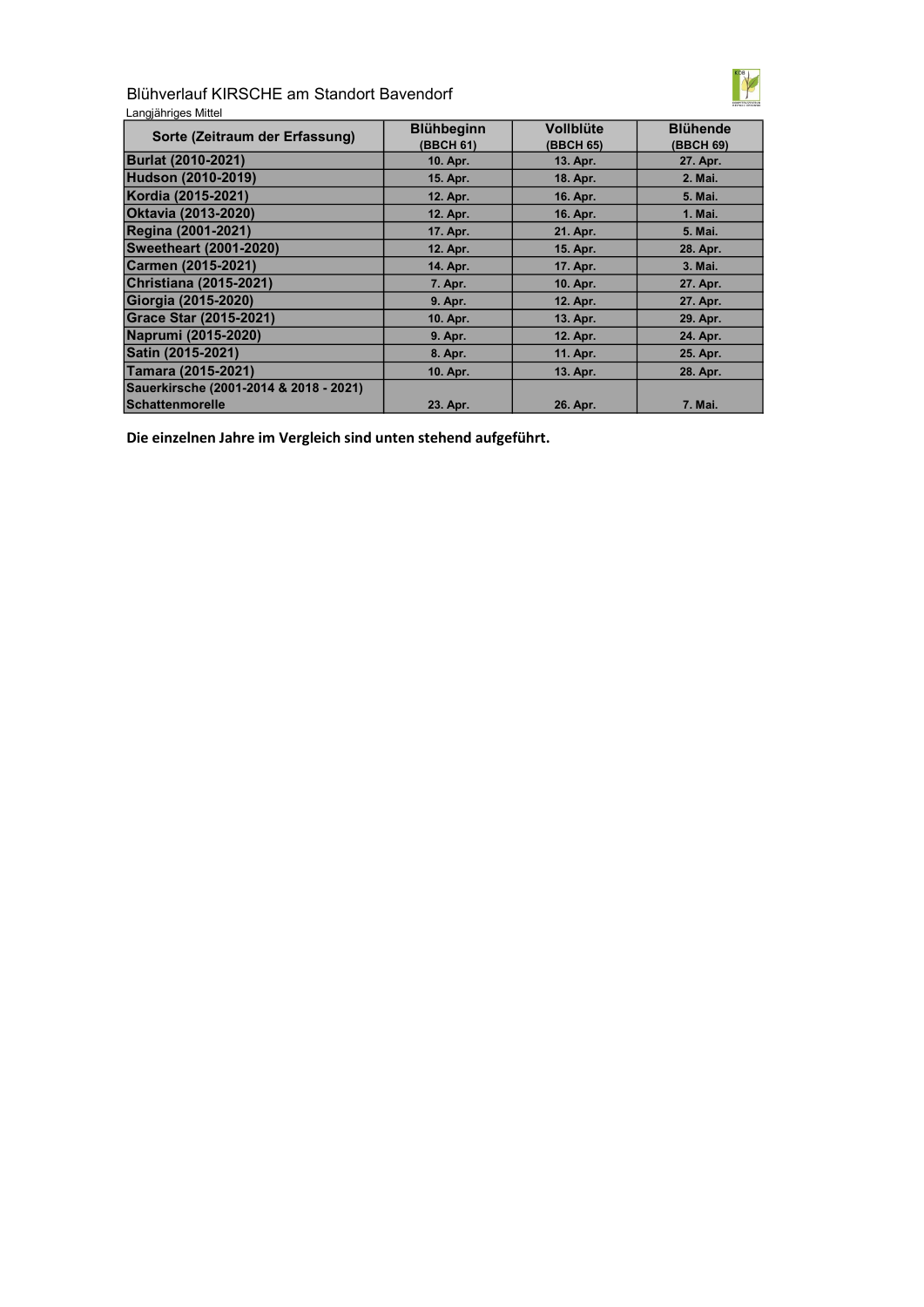## Blühverlauf KIRSCHE am Standort Bavendorf Langjähriges Mittel



| Jahr    | <b>Blühbeginn</b><br>(BBCH 61) | Vollblüte<br>(BBCH 65) | <b>Blühende</b><br>(BBCH 69) |
|---------|--------------------------------|------------------------|------------------------------|
| Burlat  |                                |                        |                              |
| 2010    | 19. Apr.                       | 21. Apr.               | 3. Mai.                      |
| 2011    | 9. Apr.                        | 10. Apr.               | 22. Apr.                     |
| 2012    | 7. Apr.                        | 13. Apr.               | 30. Apr.                     |
| 2013    | 24. Apr.                       | 26. Apr.               | 5. Mai.                      |
| 2014    | 4. Apr.                        | 7. Apr.                | 23. Apr.                     |
| 2015    | 15. Apr.                       | 16. Apr.               | 29. Apr.                     |
| 2016    | 10. Apr.                       | 14. Apr.               | 3. Mai.                      |
| 2017    | 2. Apr.                        | 4. Apr.                | 22. Apr.                     |
| 2018    | 14. Apr.                       | 16. Apr.               | 24. Apr.                     |
| 2019    | 5. Apr.                        | 9. Apr.                | 25. Apr.                     |
| 2020    | 8. Apr.                        | 10. Apr.               | 20. Apr.                     |
| 2021    | 11. Apr.                       | 13. Apr.               | 5. Mai.                      |
|         | 10. Apr.                       | 13. Apr.               | 27. Apr.                     |
| Hudson  |                                |                        |                              |
| 2010    | 20. Apr.                       | 23. Apr.               | 3. Mai.                      |
| 2011    | 9. Apr.                        | 11. Apr.               | 23. Apr.                     |
| 2012    | 12. Apr.                       | 16. Apr.               | 3. Mai.                      |
| 2013    | 26. Apr.                       | 28. Apr.               | 12. Mai.                     |
| 2014    | 10. Apr.                       | 13. Apr.               | 1. Mai.                      |
| 2015    | 20. Apr.                       | 22. Apr.               | 6. Mai.                      |
| 2016    | 18. Apr.                       | 21. Apr.               | 10. Mai.                     |
| 2017    | 7. Apr.                        | 11. Apr.               | 7. Mai.                      |
| 2018    | 18. Apr.                       | 19. Apr.               | 29. Apr.                     |
| 2019    | 17. Apr.                       | 20. Apr.               | 7. Mai.                      |
| gerodet |                                |                        |                              |
|         | <b>15. Apr</b>                 | <b>18. Apr</b>         | 02. Mai                      |
| Kordia  |                                |                        |                              |
| 2015    | 16. Apr.                       | 18. Apr.               | 3. Mai.                      |
| 2016    | 14. Apr.                       | 20. Apr.               | 16. Mai.                     |
| 2017    | 3. Apr.                        | 5. Apr.                | 2. Mai.                      |
| 2018    | 16. Apr.                       | 18. Apr.               | 29. Apr.                     |
| 2019    | 11. Apr.                       | 15. Apr.               | 3. Mai.                      |
| 2020    | 10. Apr.                       | 13. Apr.               | 27. Apr.                     |
| 2021    | 16. Apr.                       | 21. Apr.               | 13. Mai.                     |
|         | 12. Apr.                       | 16. Apr.               | 5. Mai.                      |
| Oktavia |                                |                        |                              |
| 2013    | 25. Apr.                       | 29. Apr.               | 9. Mai.                      |
| 2014    | 7. Apr.                        | 12. Apr.               | 30. Apr.                     |
| 2015    | 16. Apr.                       | 19. Apr.               | 30. Apr.                     |
| 2016    | 14. Apr.                       | 20. Apr.               | 16. Mai.                     |
| 2017    | 4. Apr.                        | 7. Apr.                | 30. Apr.                     |
| 2018    | 17. Apr.                       | 19. Apr.               | 29. Apr.                     |
| 2019    | 15. Apr.                       | 17. Apr.               | 2. Mai.                      |
| 2020    | 11. Apr.                       | 13. Apr.               | 25. Apr.                     |
| gerodet |                                |                        |                              |
|         | 12. Apr.                       | 16. Apr.               | 1. Mai.                      |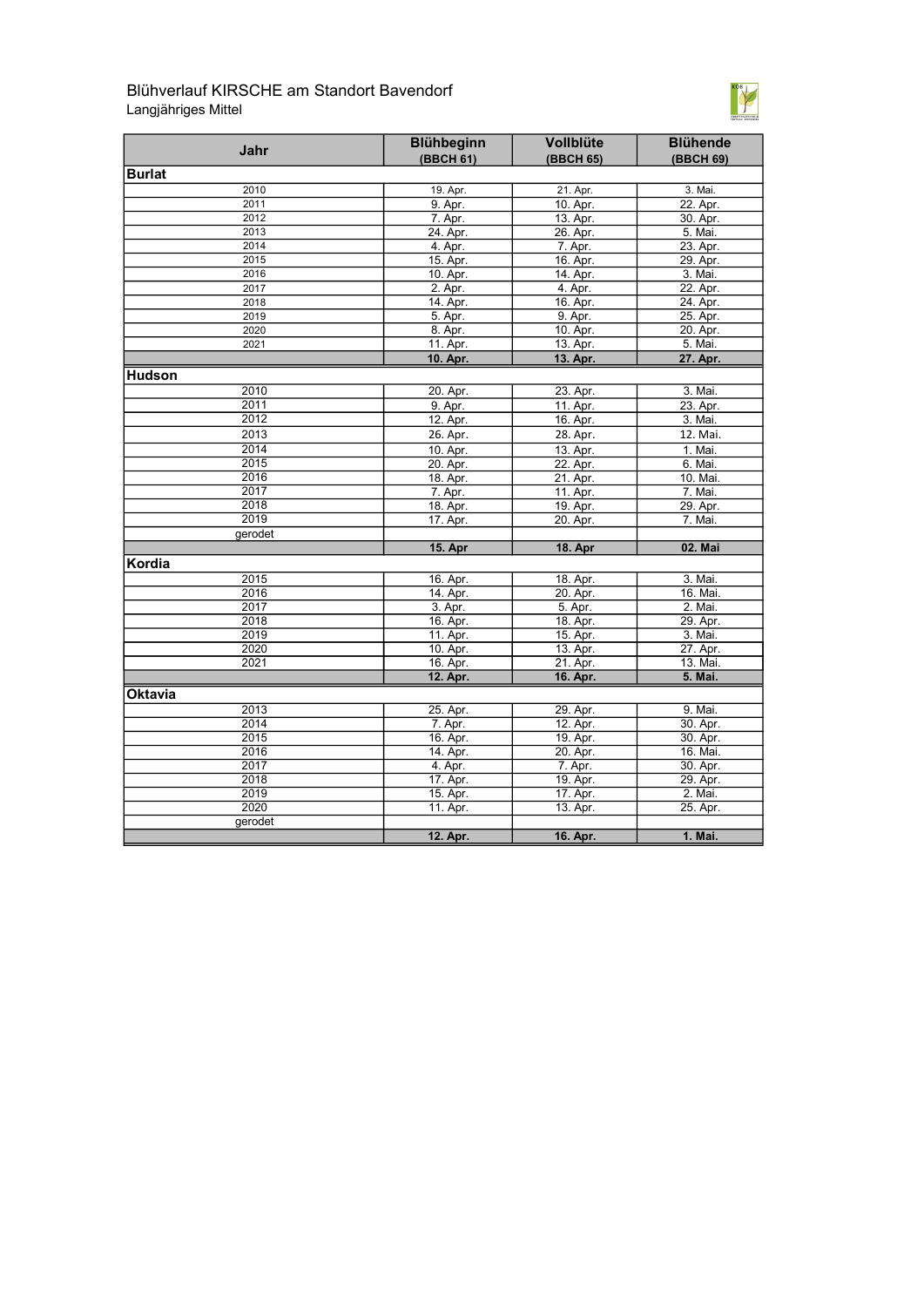## Blühverlauf KIRSCHE am Standort Bavendorf Langjähriges Mittel



| Jahr              | <b>Blühbeginn</b>    | Vollblüte            | <b>Blühende</b>     |
|-------------------|----------------------|----------------------|---------------------|
| Regina            | (BBCH 61)            | (BBCH 65)            | (BBCH 69)           |
| 2001              | 29. Apr.             | 30. Apr.             | 10. Mai.            |
| 2002              | 19. Apr.             | 22. Apr.             | 10. Mai.            |
| 2003              | 18. Apr.             | 21. Apr.             | 4. Mai.             |
| 2004              | 22. Apr.             | 23. Apr.             | 8. Mai.             |
| 2005              | 18. Apr.             | 22. Apr.             | 6. Mai.             |
| 2006              | 27. Apr.             | 28. Apr.             | 9. Mai.             |
| 2007              | 15. Apr.             | 17. Apr.             | 28. Apr.            |
| 2008              | 22. Apr.             | 26. Apr.             | 9. Mai.             |
| 2009              | 15. Apr.             | 16. Apr.             | 24. Apr.            |
| 2010              | 22. Apr.             | 26. Apr.             | 8. Mai.             |
| 2011              | 10. Apr.             | 17. Apr.             | 26. Apr.            |
| 2012              | 12. Apr.             | 20. Apr.             | 6. Mai.             |
| 2013              | 26. Apr.             | 30. Apr.             | 11. Mai.            |
| 2014              | 7. Apr.              | 12. Apr.             | 1. Mai.             |
| 2015              | 17. Apr.             | 20. Apr.             | 3. Mai.             |
| 2016              | 16. Apr.             | 21. Apr.             | 16. Mai.            |
| 2017              | 5. Apr.              | 9. Apr.              | 9. Mai.             |
| 2018              | 18. Apr.             | 19. Apr.             | 29. Apr.            |
| 2019              | 15. Apr.             | 18. Apr.             | 1. Mai.             |
| 2020              | 12. Apr.             | 14. Apr.             | 27. Apr.            |
| 2021              | 23. Apr.             | 27. Apr.             | 15. Mai.            |
|                   | 17. Apr.             | 21. Apr.             | 5. Mai.             |
| <b>Sweetheart</b> |                      |                      |                     |
| 2001              | 21. Apr.             | 26. Apr.             | 8. Mai.             |
| 2002              | 5. Apr.              | 12. Apr.             | 29. Apr.            |
| 2003              | 17. Apr.             | 19. Apr.             | 30. Apr.            |
| 2004              | 21. Apr.             | 22. Apr.             | 8. Mai.             |
| 2005              | 16. Apr.             | 18. Apr.             | 3. Mai.             |
| 2006              | 25. Apr.             | 26. Apr.             | 7. Mai.             |
| 2007              | 11. Apr.             | 13. Apr.             | 25. Apr.            |
| 2008<br>2009      | 18. Apr.             | 24. Apr.             | 5. Mai.<br>24. Apr. |
| 2010              | 13. Apr.<br>18. Apr. | 15. Apr.<br>21. Apr. | 1. Mai.             |
| 2011              | 7. Apr.              | 9. Apr.              | 23. Apr.            |
| 2012              | 7. Apr.              | 13. Apr.             | 30. Apr.            |
| 2013              | 24. Apr.             | 26. Apr.             | 7. Mai.             |
| 2014              | 2. Apr.              | 7. Apr.              | 23. Apr.            |
| 2015              |                      |                      |                     |
|                   | 15. Apr.             | 16. Apr.             | 28. Apr.            |
| 2016              | 10. Apr.             | 15. Apr.             | 6. Mai.             |
| 2017              | 31. Mrz.             | 3. Apr.              | 17. Apr.            |
| 2018              | 14. Apr.             | 17. Apr.             | 28. Apr.            |
| 2019              | 6. Apr.              | 11. Apr.             | 24. Apr.            |
| 2020              | 7. Apr.              | 8. Apr.              | 20. Apr.            |
| gerodet           |                      |                      |                     |
|                   | 12. Apr.             | 15. Apr.             | 28. Apr.            |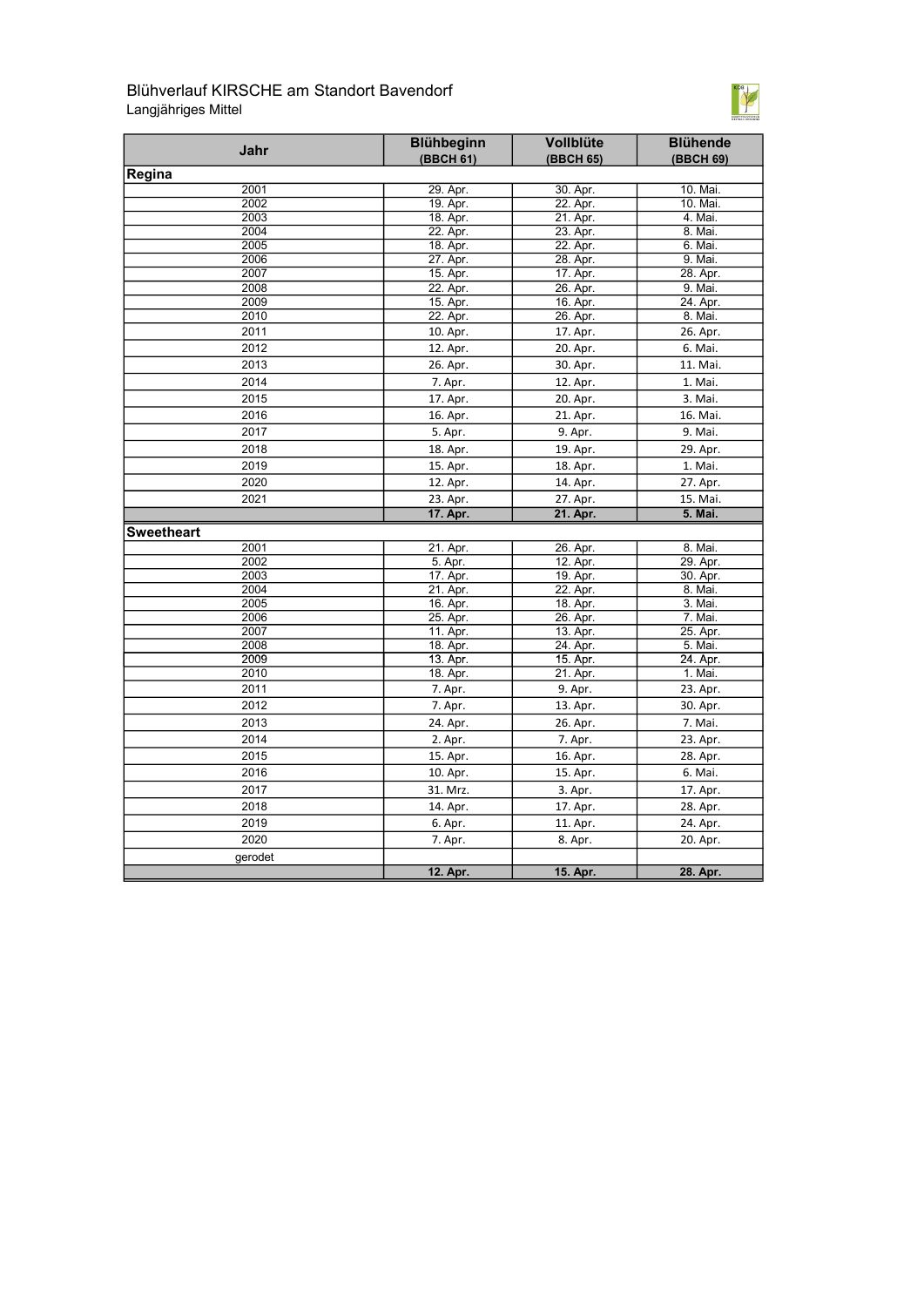## Blühverlauf KIRSCHE am Standort Bavendorf Neue Sorten - Langjähriges Mittel



| Jahr              | Blühbeginn<br>(BBCH 61) | Vollblüte<br>(BBCH 65) | <b>Blühende</b><br>(BBCH 69) |
|-------------------|-------------------------|------------------------|------------------------------|
| Carmen            |                         |                        |                              |
| 2015              | 17. Apr.                | 19. Apr.               | 5. Mai.                      |
| 2016              | 15. Apr.                | 21. Apr.               | 10. Mai.                     |
| 2017              | 5. Apr.                 | 10. Apr.               | 7. Mai.                      |
| 2018              | 17. Apr.                | 19. Apr.               | 29. Apr.                     |
| 2019              | 11. Apr.                | 16. Apr.               | 1. Mai.                      |
| 2020              | 12. Apr.                | 14. Apr.               | 16. Apr.                     |
| 2021              | 20. Apr.                | 23. Apr.               | 12. Mai.                     |
|                   | 14. Apr.                | 17. Apr.               | 3. Mai.                      |
| Christiana        |                         |                        |                              |
| 2015              | 14. Apr.                | 15. Apr.               | 28. Apr.                     |
| 2016              | 7. Apr.                 | 12. Apr.               | 5. Mai.                      |
| 2017              | 1. Apr.                 | 3. Apr.                | 18. Apr.                     |
| 2018              | 14. Apr.                | 16. Apr.               | 26. Apr.                     |
| 2019              | 5. Apr.                 | 9. Apr.                | 25. Apr.                     |
| 2020              | 6. Apr.                 | 8. Apr.                | X                            |
| 2021              | 5. Apr.                 | 10. Apr.               | 3. Mai.                      |
|                   | 7. Apr.                 | 10. Apr.               | 27. Apr.                     |
| Giorgia Gi. 5     |                         |                        |                              |
| 2015              | 15. Apr.                | 16. Apr.               | 29. Apr.                     |
| 2016              | 14. Apr.                | 18. Apr.               | 8. Mai.                      |
| 2017              | 2. Apr.                 | 4. Apr.                | 18. Apr.                     |
| 2018              | 15. Apr.                | 17. Apr.               | 28. Apr.                     |
| 2019              | 8. Apr.                 | 13. Apr.               | 29. Apr.                     |
| 2020              | 9. Apr.                 | 11. Apr.               | 26. Apr.                     |
| gerodet           |                         |                        |                              |
|                   | 9. Apr.                 | 12. Apr.               | 27. Apr.                     |
| <b>Grace Star</b> |                         |                        |                              |
| 2015              | 16. Apr.                | 17. Apr.               | 30. Apr.                     |
| 2016              | 12. Apr.                | 16. Apr.               | 3. Mai.                      |
| 2017              | 3. Apr.                 | 5. Apr.                | 25. Apr.                     |
| 2018              | 15. Apr.                | 17. Apr.               | 28. Apr.                     |
| 2019              | 7. Apr.                 | 11. Apr.               | 28. Apr.                     |
| 2020              | 9. Apr.                 | 11. Apr.               | 23. Apr.                     |
| 2021              | 11. Apr.                | 16. Apr.               | 7. Mai.                      |
|                   | 10. Apr.                | 13. Apr.               | 29. Apr.                     |
| Naprumi           |                         |                        |                              |
| 2015              | 15. Apr.                | 16. Apr.               | 28. Apr.                     |
| 2016              | 11. Apr.                | 14. Apr.               | 1. Mai.                      |
| 2017              | 2. Apr.                 | 4. Apr.                | 18. Apr.                     |
| 2018              | 14. Apr.                | 16. Apr.               | 26. Apr.                     |
| 2019              | 5. Apr.                 | 9. Apr.                | 25. Apr.                     |
| 2020              | 9. Apr.                 | 11. Apr.               | 20. Apr.                     |
| gerodet           |                         |                        |                              |
|                   | 9. Apr.                 | 12. Apr.               | 24. Apr.                     |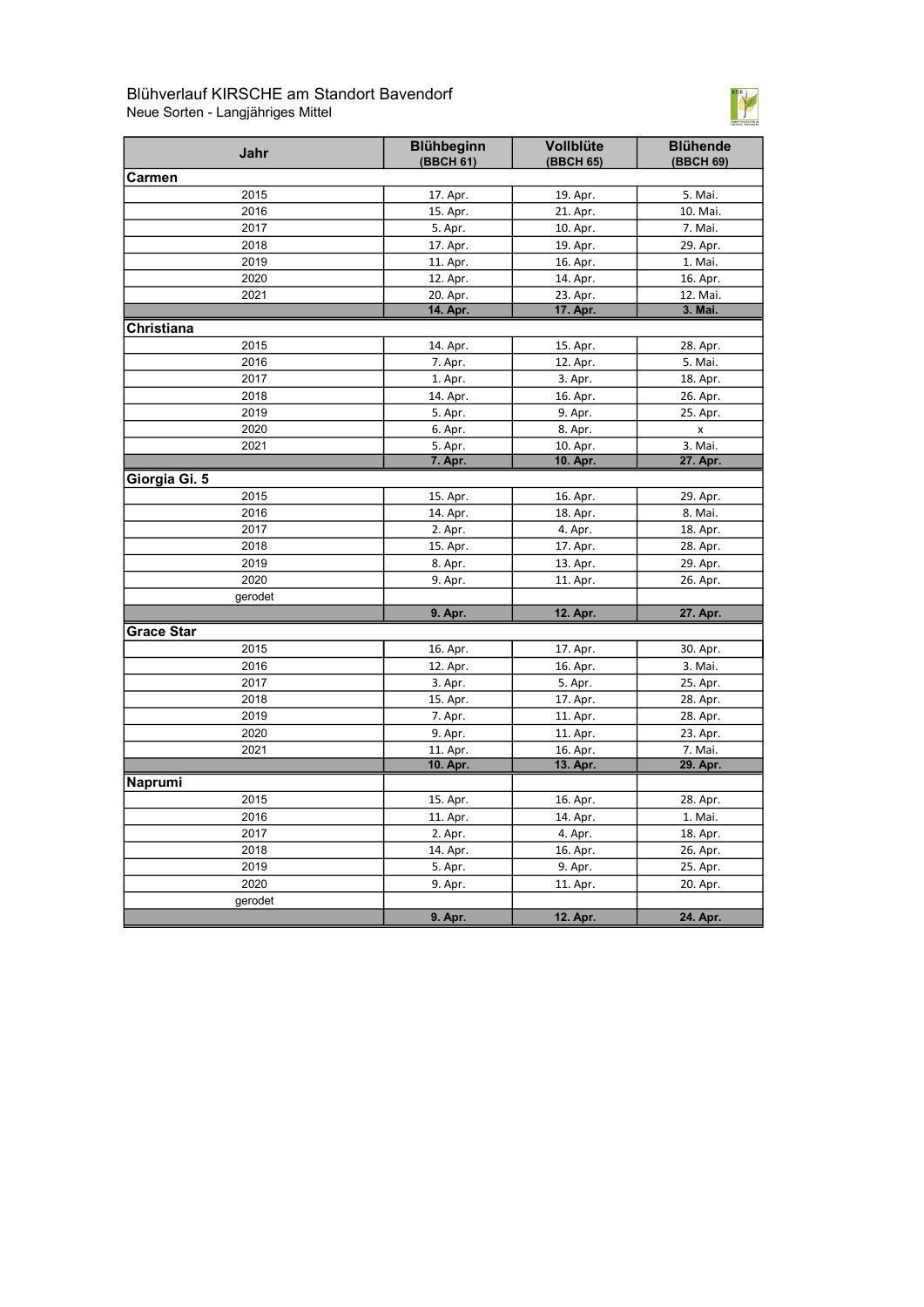# Blühverlauf KIRSCHE am Standort Bavendorf Neue Sorten - Langjähriges Mittel



| Jahr         | <b>Blühbeginn</b><br>(BBCH 61) | <b>Vollblüte</b><br>(BBCH 65) | <b>Blühende</b><br>(BBCH 69) |
|--------------|--------------------------------|-------------------------------|------------------------------|
| <b>Satin</b> |                                |                               |                              |
| 2015         | 14. Apr.                       | 16. Apr.                      | 28. Apr.                     |
| 2016         | 11. Apr.                       | 14. Apr.                      | 2. Mai.                      |
| 2017         | 1. Apr.                        | 4. Apr.                       | 17. Apr.                     |
| 2018         | 14. Apr.                       | 17. Apr.                      | 26. Apr.                     |
| 2019         | 5. Apr.                        | 9. Apr.                       | 25. Apr.                     |
| 2020         | 8. Apr.                        | 9. Apr.                       | 20. Apr.                     |
| 2021         | 6. Apr.                        | 10. Apr.                      | 30. Apr.                     |
|              | 8. Apr.                        | 11. Apr.                      | 25. Apr.                     |
| Tamara       |                                |                               |                              |
| 2015         | 15. Apr.                       | 16. Apr.                      | 29. Apr.                     |
| 2016         | 12. Apr.                       | 15. Apr.                      | 4. Mai.                      |
| 2017         | 3. Apr.                        | 7. Apr.                       | 25. Apr.                     |
| 2018         | 14. Apr.                       | 18. Apr.                      | 27. Apr.                     |
| 2019         | 9. Apr.                        | 13. Apr.                      | 25. Apr.                     |
| 2020         | 8. Apr.                        | 9. Apr.                       | 20. Apr.                     |
| 2021         | 10. Apr.                       | 17. Apr.                      | 7. Mai.                      |
|              | 10. Apr.                       | 13. Apr.                      | 28. Apr.                     |